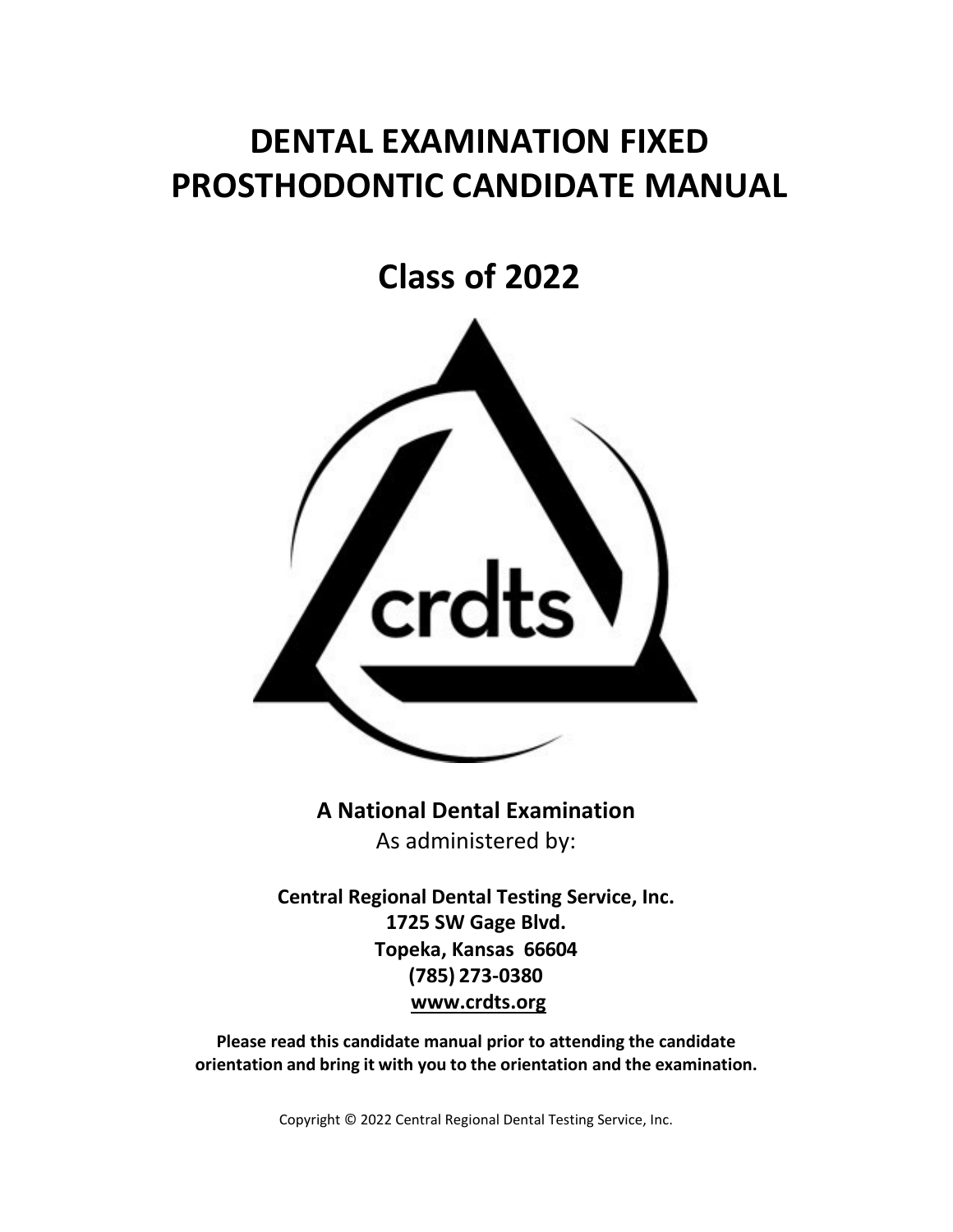# **Fixed Prosthodontic Examination Table of Contents**

| <b>THE EXAMINATION</b>                                                     |  |
|----------------------------------------------------------------------------|--|
| PART III: FIXED PROSTHODONTICS EXAMINATION                                 |  |
|                                                                            |  |
|                                                                            |  |
| Criteria Specific to the Part III: Fixed Prosthodontic Examination         |  |
| Porcelain-Fused-To-Zirconia Crown Preparation:                             |  |
|                                                                            |  |
|                                                                            |  |
| Monolithic Zirconia Ceramic Crown Preparation:                             |  |
|                                                                            |  |
|                                                                            |  |
|                                                                            |  |
| Anterior Lithium Disilicate Ceramic Crown Preparation:                     |  |
|                                                                            |  |
|                                                                            |  |
| Fixed Prosthodontic Simulated Patient Procedures - Treatment Management 15 |  |
|                                                                            |  |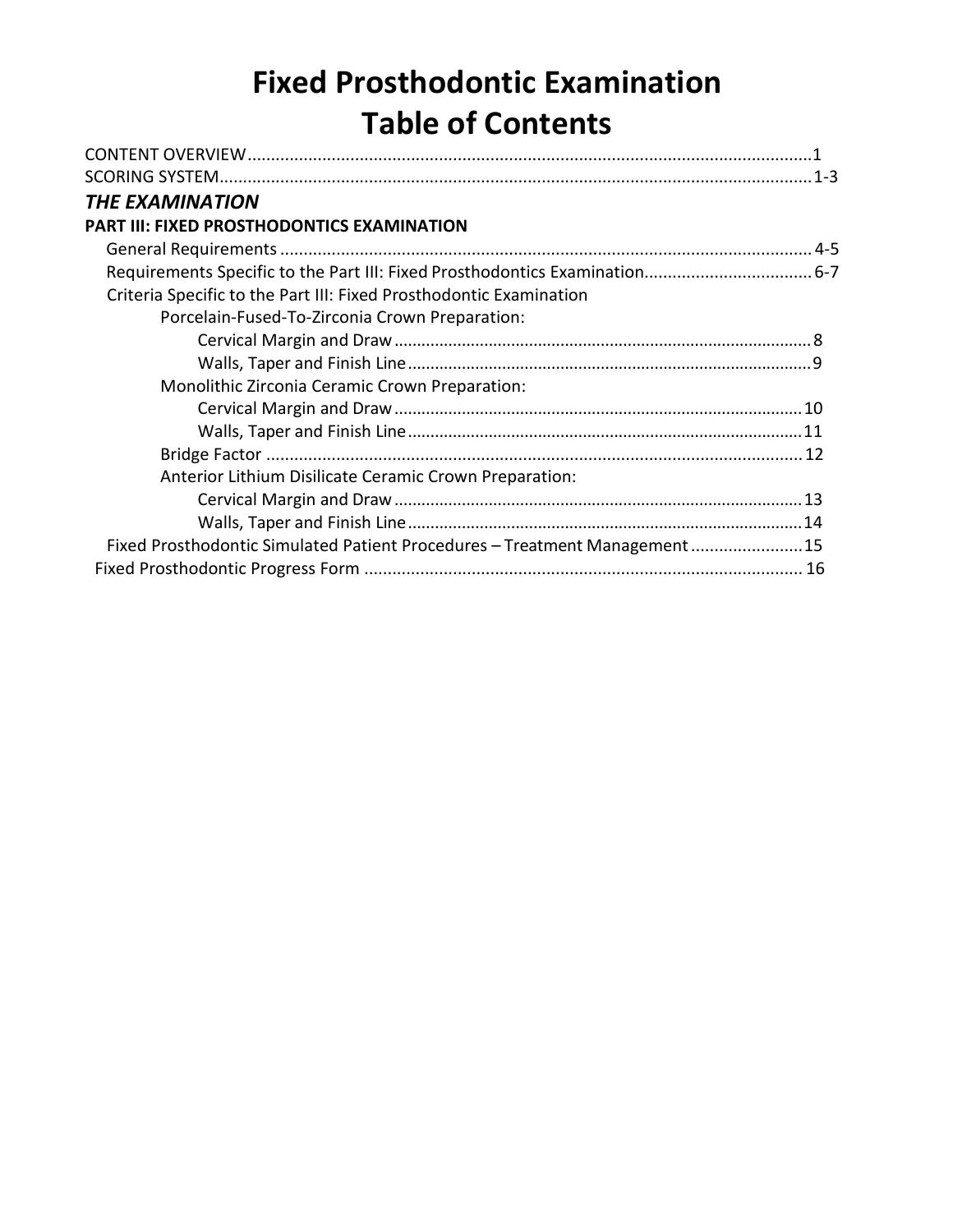## **CONTENT, CRITERIA & SCORING SYSTEM - OVERVIEW**

#### **PART III: FIXED PROSTHODONTICS EXAMINATION – 100 POINTS**

| <b>CONTENT</b>                                                                                                                                                                                                                                                                       | <b>FORMAT</b>                                                     |
|--------------------------------------------------------------------------------------------------------------------------------------------------------------------------------------------------------------------------------------------------------------------------------------|-------------------------------------------------------------------|
| 1. Preparation of tooth #5, a single-layered artificial tooth,<br>for a porcelain fused to zirconia crown as one<br>abutment for a 3-unit bridge. (The bridge is not<br>fabricated for this examination.)                                                                            | - Performed on a<br><b>Simulated Patient</b><br>- Time: 4.0 hours |
| 2. Preparation of tooth #3, a single-layered artificial tooth,<br>for a Monolithic Zirconia Ceramic Crown as the other<br>abutment for the same 3-unit bridge. Both<br>preparations must be parallel to each other.<br>3. Preparation of tooth #9, a single-layered artificial tooth |                                                                   |
| for an Anterior Lithium Disilicate Ceramic Crown.                                                                                                                                                                                                                                    |                                                                   |

## <span id="page-2-0"></span>**SCORING SYSTEM**

The examination scoring system was developed in consultation with three different measurement specialists; the scoring system is criterion-based and was developed using an analytical model. The examination is conjunctive in that its content is divided into separate Parts containing related skillsets and competence must be demonstrated in each one of the Parts. A compensatory scoring system is used within each Part to compute the final score for each Part, as explained below.

Only State Boards of Dentistry are legally authorized to determine standards of competence forlicensure in their respective jurisdictions. However, in developing the examination, CRDTS has recommended a score of 75 to be a demonstration ofsufficient competence; and participating State Boards of Dentistry have agreed to accept that standard. In order to achieve "CRDTS status" and be eligible for licensure in a participating state, candidates must achieve a score of 75 or more in each Part of the examination.

Each examination score is based on 100 points. If allsections of an examination are not taken, a score of "0" will be recorded for that specificexamination.

#### **PART III: SCORING SYSTEM FOR FIXED PROSTHODONTIC SIMULATED PATIENT PROCEDURES**

CRDTS and other testing agencies have worked together on a national level to draft and refine the performance criteria for each procedure in this examination. For the majority of those criteria, gradations of competence are described across a 4-level rating scale. Those criteria appear in this manual and are the basis of the scoring system. Those four rating levels may be generally described asfollows:

#### **SATISFACTORY**

The treatment is of good to excellent quality, demonstrating competence in clinical judgment, knowledge and skill. The treatment adheres to accepted mechanical and physiological principles permitting the restoration of the tooth to normal health, form and function.

#### **MINIMALLY ACCEPTABLE**

The treatment is of acceptable quality, demonstrating competence in clinical judgment, knowledge and skill to be acceptable; however, slight deviations from the mechanical and physiological principles of the satisfactory level exist which do not damage the patient nor significantly shorten the expected life of the restoration.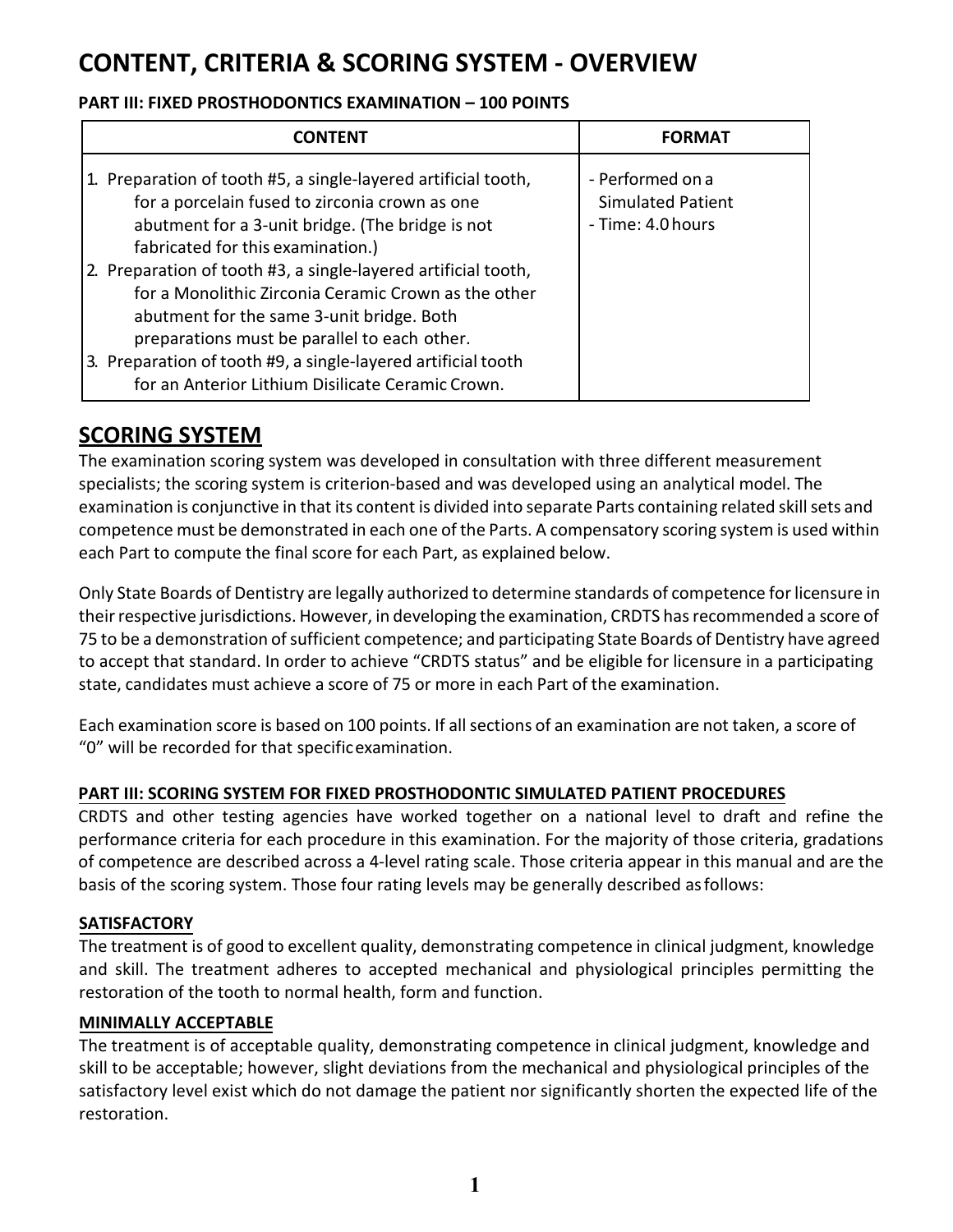#### **MARGINALLY SUBSTANDARD**

The treatment is of poor quality, demonstrating a significant degree of incompetence in clinical judgment, knowledge or skill of the mechanical and physiological principles of restorative dentistry, which if left unmodified, will cause damage to the patient or substantially shorten the life of the restoration.

#### **CRITICALLY DEFICIENT**

The treatment is of unacceptable quality, demonstrating critical areas of incompetence in clinical judgment, knowledge or skill of the mechanical and physiological principles of restorative dentistry. The treatment plan must be altered and additional care provided, possibly temporization in order to sustain the function of the tooth and the patient's oral health and well-being.

In Part III, a rating is assigned for each criterion in every procedure by three different examiners evaluating independently. Based on the level at which a criterion is rated by at least two of the three examiners, points may be awarded to the candidate. In any instance that none of the three examiners' ratings are in agreement, the median score is assigned. However, if any criterion is assigned a rating of *critically deficient* by two or more of the examiners*, no points are awarded for that procedure or for the Examination Part*, even though other criteria within that procedure may have been rated as satisfactory. A description of Part III and the number of criteria that are evaluated for the procedures in Part III appears below:

#### **Part III: FIXED PROSTHODONTICS – 100 Points**

The Fixed Prosthodontics Examination is a simulated patient examination which consists of three procedures completed on artificial teeth: a Monolithic Zirconia Ceramic Crown Preparation as a terminal abutment for a 3-unit bridge, a porcelain-fused-to-zirconia crown preparation as an abutment for a bridge, plus an evaluation of the line of draw for the bridge abutment preparations, and an all Anterior Lithium Disilicate Ceramic Crown Preparation on an anterior central incisor.

| Monolithic Zirconia Ceramic         | 10 Criteria |
|-------------------------------------|-------------|
| Porcelain-Fused-to-Zirconia         | 10 Criteria |
| Anterior Lithium Disilicate Ceramic | 11 Criteria |

To compute the score for each individual procedure, the number of points the candidate has earned for each criterion is totaled, divided by the maximum number of possible points for that procedure and the results are multiplied by 100. This computation converts scoresfor each procedure to a basis of 100 points. Any penalties that may have been assessed during the treatment process are deducted **after** the total score for the Examination Part has been converted to a basis of 100 points.

If no critical deficiency has been confirmed by the examiners, the total score for each of Parts II, III and V is computed by adding the number of points that the candidate has earned across all procedures in that Part, and that sum is divided by the number of possible points for all procedures in that Part. If a critica*l*  deficiency has been confirmed by the examiners, an automatic failure is recorded for both the procedure and the Examination Part. An example for computing scores that include no critical deficiency is shown below for Part III:

| <b>PROCEDURE</b>                    | # CRITERIA  | <b>POINTS</b> | <b>POINTS</b>   | <b>COMPUTED</b> |
|-------------------------------------|-------------|---------------|-----------------|-----------------|
|                                     |             | <b>EARNED</b> | <b>POSSIBLE</b> | <b>SCORE</b>    |
| Monolithic Zirconia Ceramic         | 10 Criteria | 30            | 40              | 75.00           |
| Porcelain-Fused-to-Zirconia         | 10 Criteria | 34            | 40              | 85.00           |
| Anterior Lithium Disilicate Ceramic | 11 Criteria | 38            | 44              | 86.36           |
| <b>TOTALS for PART III</b>          | 31 Criteria | 102           | 124             | 82.25           |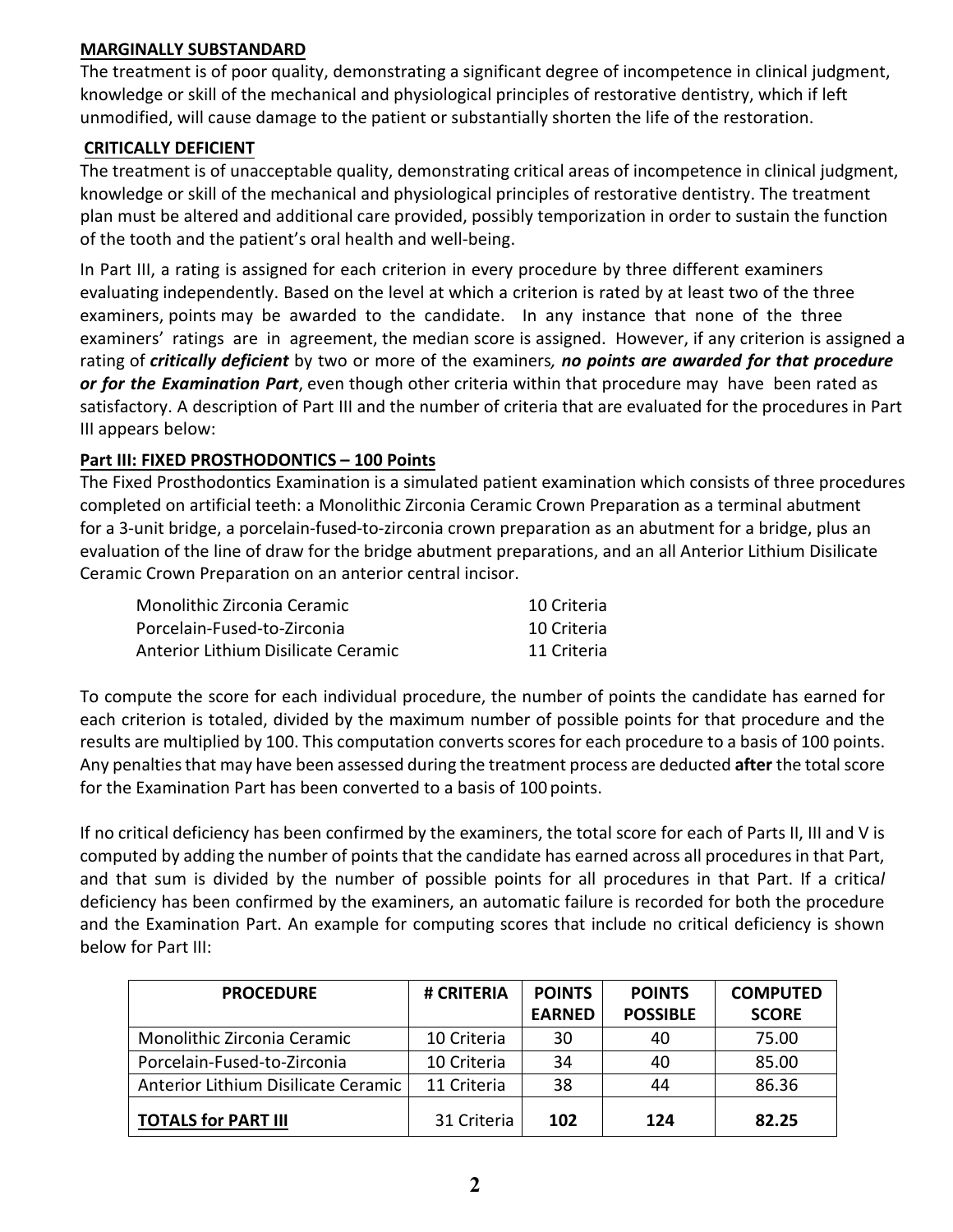Although there are three Parts that are scored separately for restorative clinical skills, within each Part a compensatory system is used to compute the final score for that Part if there is no critical deficiency*.* For Parts III and V, the computed score for each procedure is *not averaged,* but instead is numerically weighted by the ratio of its number of scorable criteria to the total number of scorable criteria in the Part. For example, the Monolithic Zirconia Ceramic Crown Preparation has a total of 10 scorable criteria which represents 40 possible points out of the total of 124 possible points for Part III. As shown in the example above, the candidate earned 102 out of 124 possible points for the three procedures in Part III for a final score of 82.25 points. If any penalties were assessed, the points would be deducted as percentage points from the final score for Part III.

#### **PENALTY DEDUCTIONS**

Throughout the examination, not only clinical performance will be evaluated, but also the candidate's professional demeanor will be evaluated by Clinic Floor Examiners. A number of considerations will weigh in determining the candidate's final grades and penalties may be assessed for violation of examination standards, as defined within this manual, or for certain procedural errors as described below:

Any of the following may result in a deduction of points from the score of the entire examination Part or dismissal from the exam in any of the clinical procedures:

- 1. Violation of universal precautions or infection control; gross asepsis; operating area is grossly unclean, unsanitary or offensive in appearance; failure to dispose of potentially infectious material and clean the operatory after individual examinations
- 2. Poor Professional Demeanor unkept, unclean, or unprofessional appearance; inconsiderate or uncooperative with other candidates, examiners or testing site personnel
- 3. Improper Operator/Patient/Manikin position
- 4. Improper record keeping

The following infractions will result in a loss of *all* points for the entire examination Part:

- 1. Violation of Examination Standards, Rules or Guidelines
- 2. Treatment of teeth or surfaces other than those approved or assigned by examiners
- 3. Gross damage to an adjacent tooth that requires a restoration
- 4. Gross iatrogenic damage to the simulated gingiva and/ortypodont

The penalties or deficiencies listed above do not imply limitations, since obviously some procedures will be classified as unsatisfactory for other reasons, or for a **combination** of several deficiencies.

**Professional Conduct** – All substantiated evidence of falsification or intentional misrepresentation of application requirements, collusion, dishonesty, or use of unwarranted assistance during the course of the examination shall automatically result in failure of the entire examination by any candidate.

In addition, there will be no refund of examination fees and that candidate cannot apply for re- examination for one full year from the time of the infraction. Any of the following will result in failure of the entire examination:

- a. Falsification or intentional misrepresentation of application requirements
- b. Cheating (Candidate will be dismissed immediately)
- c. Any candidate demonstrating complete disregard for the oral structures, welfare of the patient and/or complete lack of skill and dexterity to perform the required clinical procedures
- d. Misappropriation of equipment (theft)
- e. Receiving unwarranted assistance
- f. Alteration of examination records and/or radiographs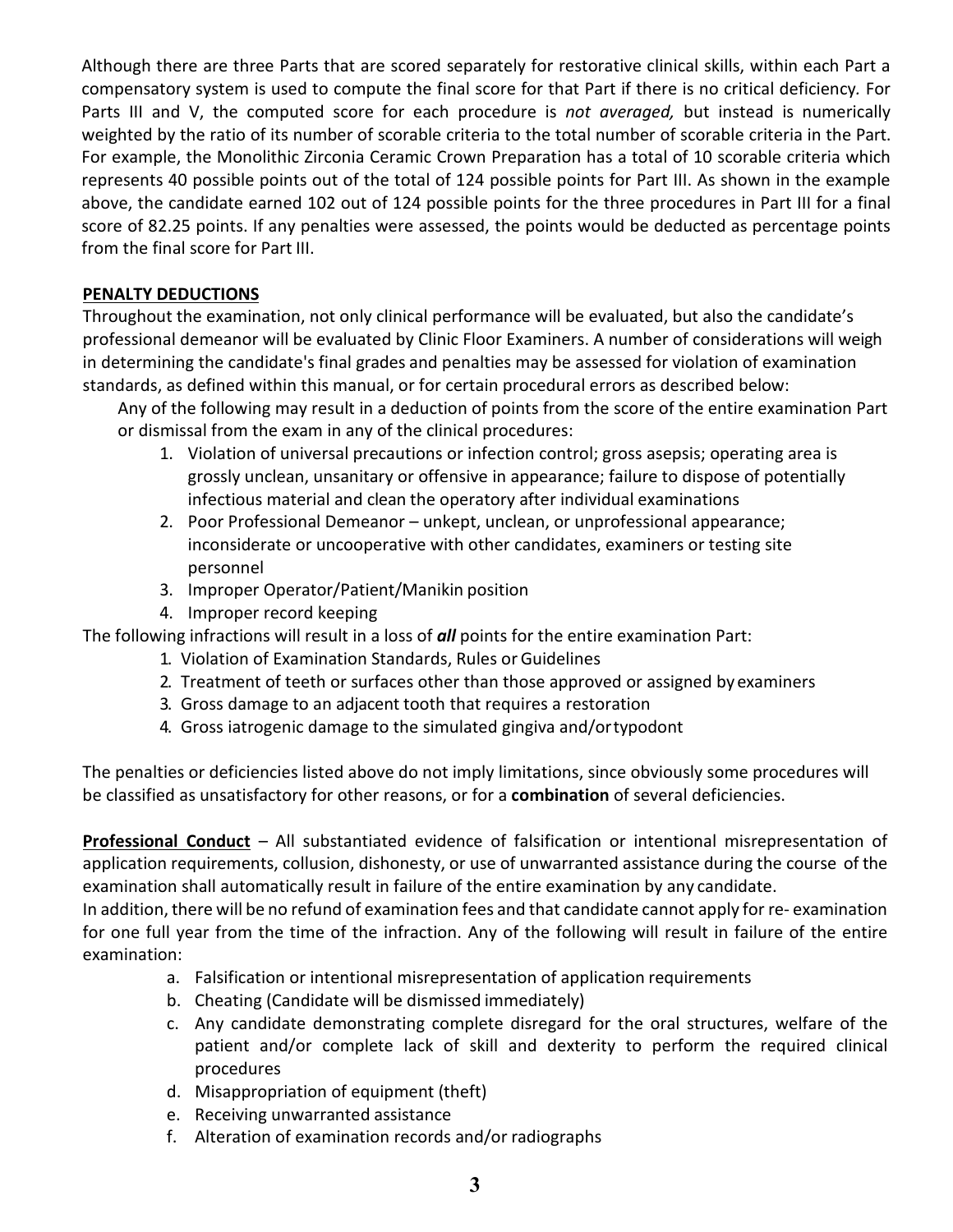## **PART III: FIXED PROSTHODONTICS EXAM – 100 Points**

The Fixed Prosthodontics Examination is a stand-alone examination that will be administered on the same day as the Endodontics Examination. The Fixed Prosthodontics Examination consists of three procedures, as follows:

## <span id="page-5-0"></span>**PART III: FIXED PROSTHODONTICS EXAMINATION**

- 1. Preparation of tooth #5, a single-layered artificial tooth, for a porcelain fused to zirconia crown as one abutment for a 3-unit bridge. (The bridge is not fabricated for thisexamination)
- <span id="page-5-2"></span>2. Preparation of tooth #3, a single-layered artificial tooth, for a monolithic zirconia ceramic crown as the other abutment for the same 3-unit bridge. Both preparations must be parallel to each other
- 3. Preparation of tooth #9, a single-layered artificial tooth for an Anterior Lithium Disilicate Ceramic Crown.

## <span id="page-5-1"></span>**GENERAL REQUIREMENTS**

1. **Typodont Requirements:** The Fixed Prosthodontic simulated patient examination may be completed **only** on an Acadental ModuPRO™ (Integrated Modular Typodont), using magnetic fixed prosthodontic modules. It is the candidate's responsibility to provide the required ModuPRO™ items (listed below) for the simulated patient section of the examination. This includes the articulating hinge if the typodont is going to be chair-mounted, Carrier Trays, and modules for the fixed prosthodontics procedures. The ModuPRO™ typodont and other required ModuPRO™ supplies may be purchased by the candidate at any time prior to the examination through the school or through Acadental directly at [www.acadental.com.](http://www.acadental.com/)

In order to have the modules properly interlocked and stabilized, it is required that six modules— three mandibular and three maxillary—be mounted in the carrier trays at all times the candidate is operating. For the fixed prosthodontic procedures, all six modules must be fixed prosthodontic modules to ensure consistent contact.

- 2. **Manikin Requirements and Mounting:** A mounted manikin with full facial shroud should be provided by the testing site for insertion of the typodont. The manikin heads must accommodate the Acadental ModuPRO™ which can be adapted to a chair-mounted post or a high-tech simulation lab unit. If the typodonts are to be chair-mounted, they must have an articulating hinge attached. If a simulation lab is being used, the typodonts must be adapted with appropriate connectors. Please check with the site regarding equipment provided.
- 3. **Putty Matrix**: Since working and scoring articulators could cause a variance in occlusion, standardized reduction matrices are supplied by CRDTS to be used by both the candidate and examiner for evaluating occlusal reduction.
- 4. **Patient Simulation:** The correct patient/operator position must be maintained while operating. Throughout the simulated patient procedures, the treatment process will be observed by Clinic Floor Examiners and evaluated as if the manikin were a live patient. Except for having the manikin wear protective eyewear, the manikin is subject to the same treatment standards as any patient. The facial shroud may not be displaced other than with those retraction methods which would be reasonable for a patient's facial tissue. Some modifications in the treatment procedure are imposed due to the mechanical simulation conditions.

The Candidate should use only air but may use both air and water spray when preparing teeth #9, #3 and #5. If water spray is utilized, a mechanism to collect and remove the water must be in place during the use of the water spray. Models or pre-preparations are not permitted to be brought to the examination site.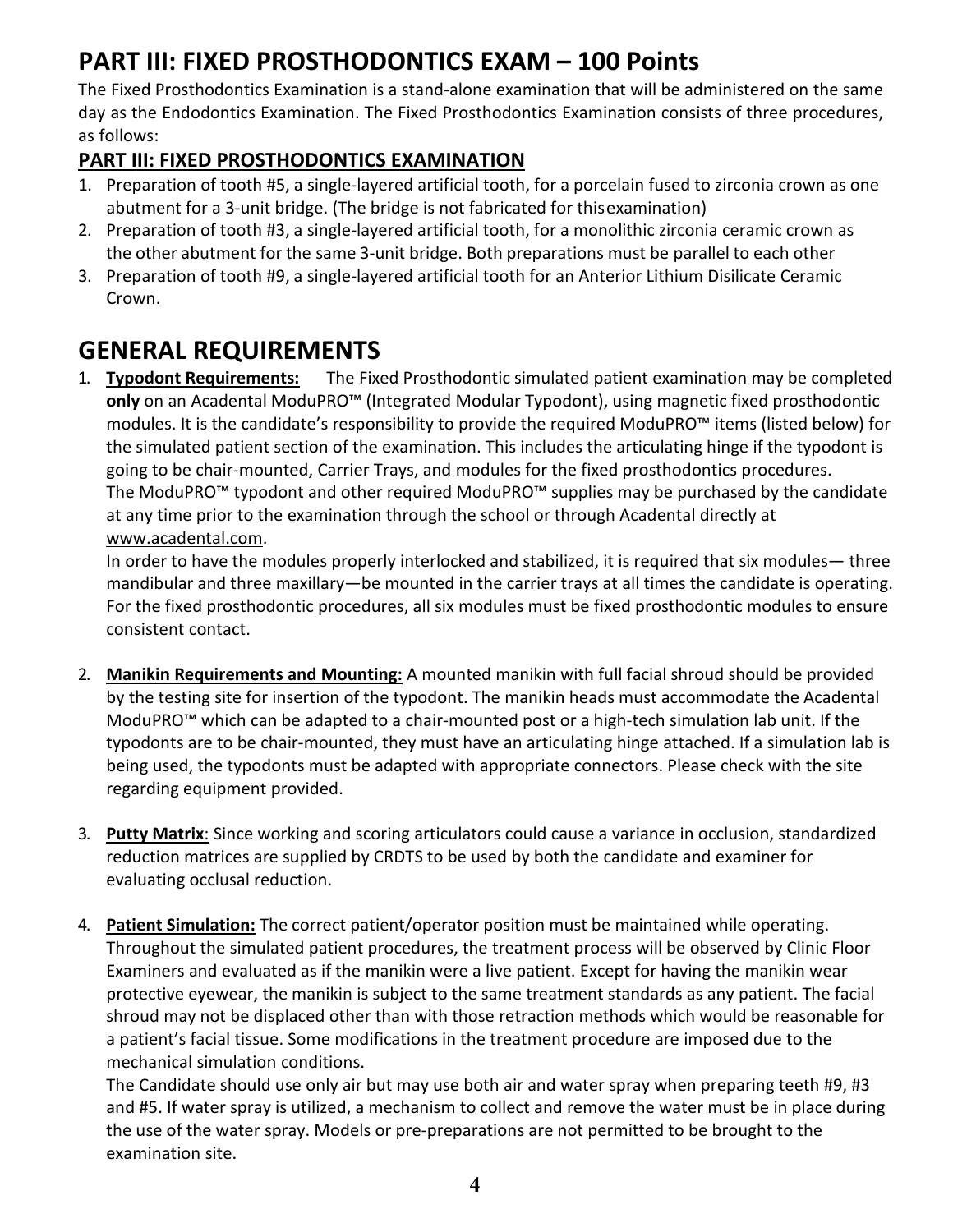- 5. **Security Requirements:** No written materials may be in the operating area other than this Candidate Manual and CRDTS forms.
- 6. **Infection Control:** The candidate must follow the most current recommended infection control procedures as published by the CDC during all simulated patient clinical procedures. The only exception to standard infection control precautions is that the candidate is not required to maintain protective eyewear on the manikin during simulated patient procedures. Infection control will be monitored by Clinic Floor Examiners. .[\(www.cdc.gov/oralhealth/infectioncontrol/guidelines\)](http://www.cdc.gov/oralhealth/infectioncontrol/guidelines))
- 7. **Assigned Teeth:** Once a procedure has been started, the procedure must be carried to completion on the assigned tooth/teeth with no substitutions permitted. Substitution of teeth or preparation of the wrong [tooth/teeth during the Fixed Prosthodontic E](http://www.cdc.gov/oralhealth/infectioncontrol/guidelines)xamination will result in failure of the specific examination.
- 8. **Assistants:** Auxiliary personnel are not permitted to assist at chairside or in a laboratory during the simulated patient examination. Candidates may not assist each other, critique, or discuss one another's work.
- 9. **Adjacent Damage:** The candidate's score will be penalized for any unwarranted damage to adjacent teeth or to the simulated gingival area during simulated patient procedures.
	- a. The modules candidates provide must have undamaged teeth in place for the simulated patient procedures. Should CFE's confirm adjacent damage is present, on A(13-15) module for the Fixed Prosthodontic Procedures, the module in question will be confiscated and CRDTS will provide the candidate with another module.
- 10. **Examination Sequence**: The candidate must set up the simulated patient for the fixed prosthodontic procedures and obtain the approval of a Clinic Floor Examiner between 8:00 and 8:30 A.M. The fixed prosthodontic procedures must be completed between 8:30 and 12:30 P.M. No later than 12:30 P.M., the typodonts must be dismantled and the fixed prosthodontic modules turned in to the examiner; candidates who utilize the maximum time allowed must then leave the clinic area for a brief period of time. At 1:00 P.M. candidates must mount their endodontic modules and the Clinic Floor Examiner must check the mounting of the endodontic typodont and authorize the candidate to proceed. The endodontic procedures must be completed between 1:00 and 4:00 P.M. During all simulated patient procedures, the typodont may *not be disassembled* without the

permission of a Clinic Floor Examiner. Between 4:00 and 4:15, the candidate will dismantle the typodont and submit the endodontic modules to the examiners.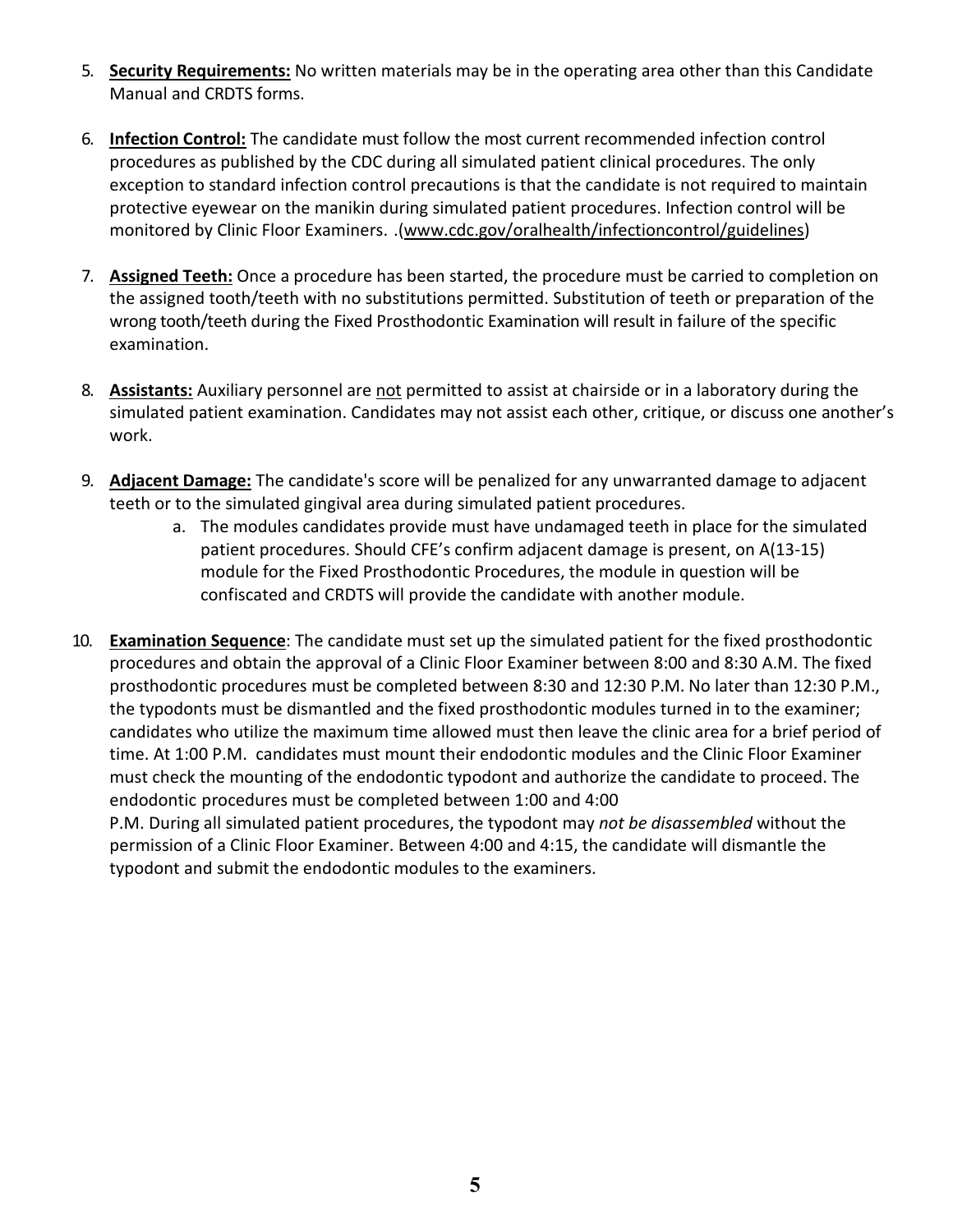### **Requirements Specific to the Fixed Prosthodontics Examination**

#### **1. Required Materials:**

Accessories the candidate must provide:

- a. Articulating Hinge for chaired mounted
	- typodonts
- b. Carrier Trays

Note: Carrier Trays and articulators are interchangeable between the endodontic modules and the fixed prosthodontic modules.

CRDTS will provide the following fixed prosthodontic modules:

- a. Module A7-12
- b. Module A2-6

These modules will be distributed to the candidate in a box before the Fixed Prosthodontic Examination begins. Use a bur to **inscribe your candidate number in the lingual area of each modular section** so that when the ModuPRO™ is disassembled, your modules can be readily identified.

The candidate must provide the following fixed prosthodontic modules with undamaged teeth:

- a. A28-31
- b. A13-15
- c. A18-20
- d. A21-27
- **2. Fixed Prosthodontic Typodont Modules:** Acadental ModuPRO typodonts with magnetic Acadental fixed prosthodontic modules attached must be supplied by the candidate for the examination. The candidate will replace the maxillary anterior and maxillary right modules with test modules supplied by CRDTS at the beginning of the exam. The typodont must be articulated by being attached to either an articulator in a simulation laboratory or fitted with an articulating hinge and post-mounted to an operatory chair. No endodontic modules are allowed in the Fixed Prosthodontic examination.
- **3. Mounting Check-In:** When the six fixed prosthodontic modules are mounted in the typodont carrier trays and the typodont is mounted in the manikin, a Clinic Floor Examiner must check the mounting, and identification numbers and authorize the candidate to begin. The tooth preparations will require all six fixed prosthodontic modules mounted on the carrier trays. Each module is number coded to indicate correct placement in the carrier trays.
- **4. Crown Preparations**: The preparation for a Monolithic Zirconia Ceramic (MZC) crown is completed on tooth #3; the preparation for a porcelain-fused-to-zirconia (PFZ) crown is completed on tooth #5; and the preparation for an Anterior Lithium Disilicate Ceramic (ALDC) is completed on tooth #9. The crown preparations on teeth #3 and #5 must be prepared as abutments for a 3-unit bridge. The teeth must be prepared for full crowns with supragingival margins. The assigned teeth will be single layer teeth. The teeth should be prepared in the appropriate proportions, taper and depths as defined in the criteria. No isolation dam is required for the crown preparations.
- **5. Margins**: Prepare the margins to within 0.5 mm of the gingival shroud. For the Anterior Lithium Disilicate crown preparation because margins are placed .5 mm above the simulated gingival, the criteria have been adjusted accordingly. The lingual margin for the Porcelain-Fused-to- Zirconia crown should be prepared for a ceramic margin, 0.5 mm.
- **6. Occlusal Reduction**: The tooth for the PFZ crown should be prepared fora porcelain occlusal surface with an optimal occlusal reduction of 1.5 mm. For the MZC crown preparation, the occlusal reduction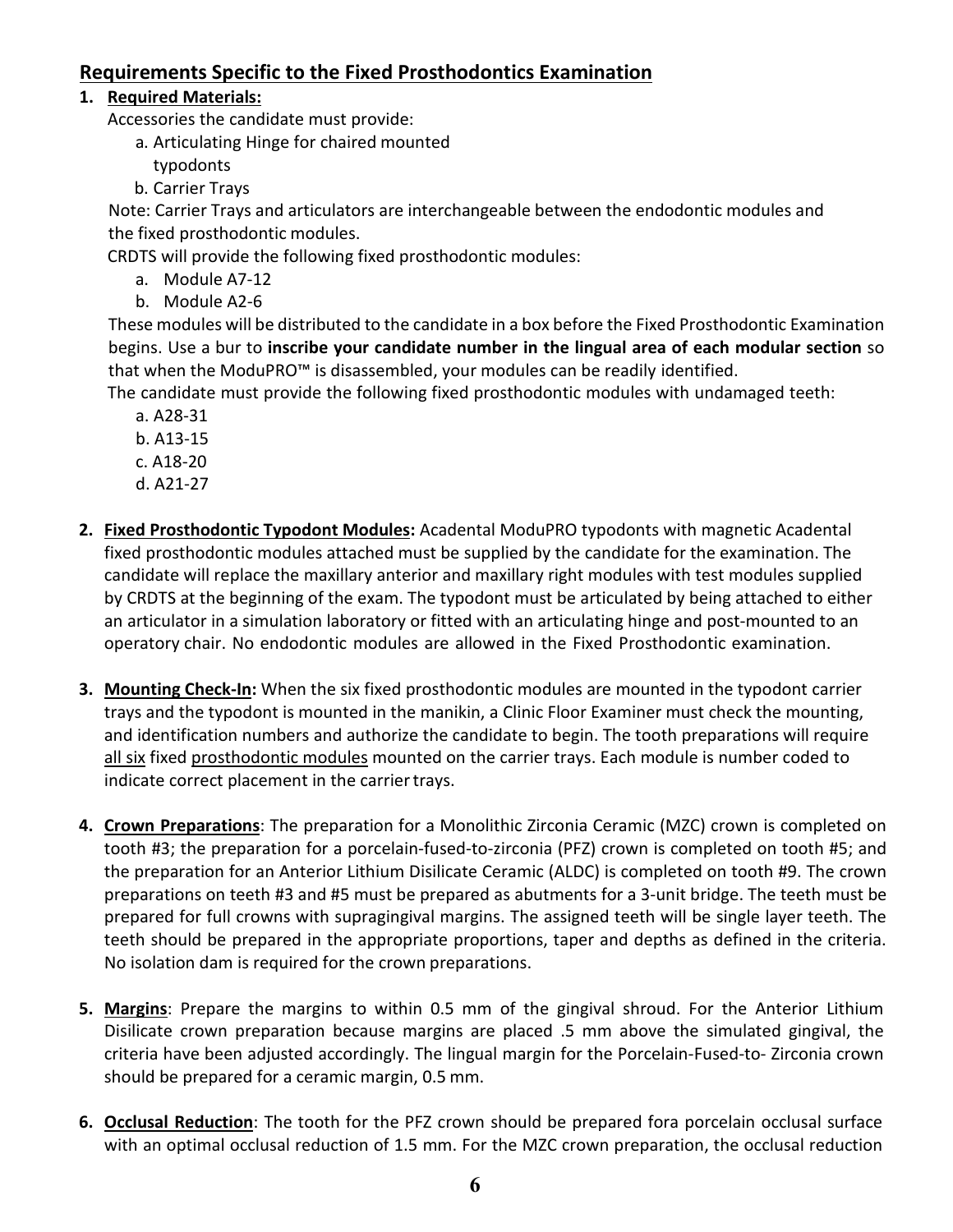is optimally 1.5 mm.

Only the matrix will be used to evaluate occlusal reduction, so it is recommended that candidates utilize a periodontal probe at the locations illustrated by these arrows to accurately determine the correct occlusal reduction, including two plane reduction.





- **7. Equilibration Prohibited**: No equilibration will be permitted on the typodont prior to or subsequent to either crown preparation.
- **8. Dismantling the Manikin**: During the fixed prosthodontic procedures, t**he candidate may** *not*  **disassemble the manikin without permission of the Clinic Floor Examiner.** Removal of the manikin, typodont or teeth during the fixed prosthodontic examination without permission of the Clinic Floor Examiner will result in failure.
- **9. Evaluation:** When the crown preparations are complete, the candidate must request permission from the Clinic Floor Examiner to dismantle the manikin and remove the fixed prosthodontic modules from the carrier trays. At that time, the two CRDTS test modules and all parts of the reduction matrices are to be placed in the box labeled with the candidate's number and collected, along with the completed progress form, by the Clinic Floor Examiner.
- **10. Returning the Typodont**: The fixed prosthodontic modules (A7-12 and A2-6) containing the crown preparations will be maintained by CRDTS as part of the candidate's examination record. The other four modules, along with the articulator and carrier trays, may be retained by the candidate or returned to the school, depending upon to whom they belong.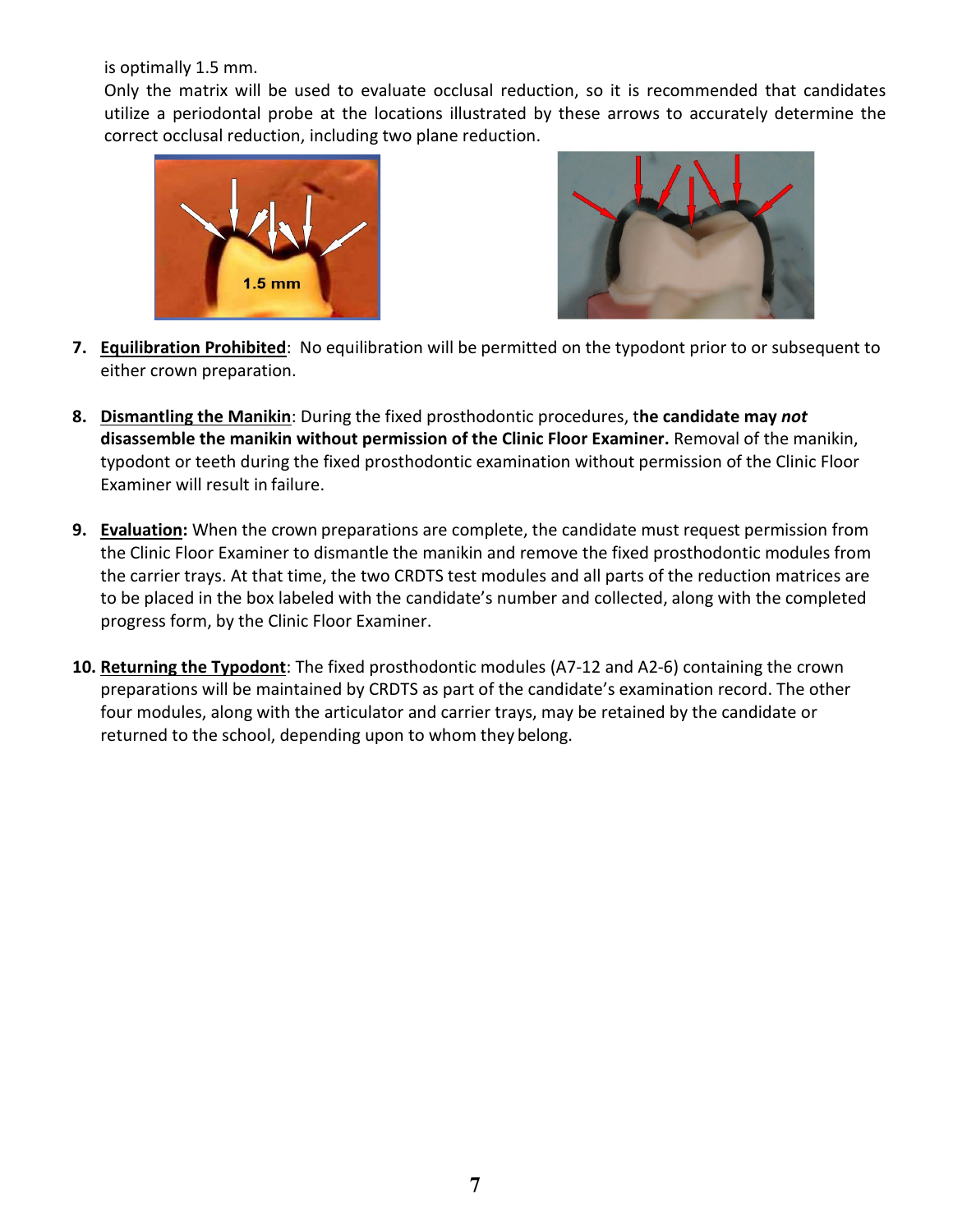## **PORCELAIN-FUSED-TO-ZIRCONIA CROWN PREPARATION Tooth #5 - Cervical Margin and Draw**

## **MARGIN/EXTENSION**

| SAT        | The margins should be 0.5 mm occlusal to the simulated free gingival margin.                                                                                                                                                                                                                                           |
|------------|------------------------------------------------------------------------------------------------------------------------------------------------------------------------------------------------------------------------------------------------------------------------------------------------------------------------|
| <b>ACC</b> | The cervical margin is at the level of or no more than 1.0 mm occlusal to the simulated free gingival<br>margin.                                                                                                                                                                                                       |
| <b>SUB</b> | The cervical margin is overextended 0.5 mm apical to the CEJ or the crest of the simulated free<br>gingival margin, whichever is most occlusal. The cervical margin is underextended, more than 1.0<br>mm but no more than 1.5 mm occlusal to the crest of the simulated free gingival margin.                         |
| <b>DEF</b> | The cervical margin is overextended more than 0.5 mm apical to the simulated free gingival margin<br>causing visual damage to the typodont. The cervical margin is underextended more than 1.5 mm<br>occlusal to the simulated free gingival margin, thereby compromising esthetics, resistance and<br>retention form. |

## **MARGIN/DEFINITION**

| <b>SAT</b>       | The cervical margin is a smooth, continuous, well defined, 360 degree chamfer or rounded shoulder.                                                                                              |
|------------------|-------------------------------------------------------------------------------------------------------------------------------------------------------------------------------------------------|
| ACC <sub>2</sub> | The cervical margin is continuous but slightly rough and lacks some definition. The cervical bevel,<br>when used, is greater than 1.0 mm but does not exceed 1.5 mm, and lacks some definition. |
| <b>SUB</b>       | The cervical margin has some continuity, is significantly rough and is poorly defined.                                                                                                          |
| <b>DFF</b>       | The cervical margin has no continuity and/or definition or exhibits an indication of a lip or "J" design.                                                                                       |

## **LINE OF DRAW**

| <b>SAT</b> | The appropriate path of insertion varies less than 10° from parallel to the long axis of the tooth on all axial surfaces and a line of draw is established. |
|------------|-------------------------------------------------------------------------------------------------------------------------------------------------------------|
| <b>ACC</b> | The path of insertion / line of draw deviates 10° to less than 20° from the long axis of the tooth.                                                         |
| <b>SUB</b> | The path of insertion / line of draw deviates 20° to less than 30° from the long axis of the tooth.                                                         |
| DEF        | The path of insertion / line of draw is grossly unacceptable, deviating 30° or more from the long axis<br>of the tooth.                                     |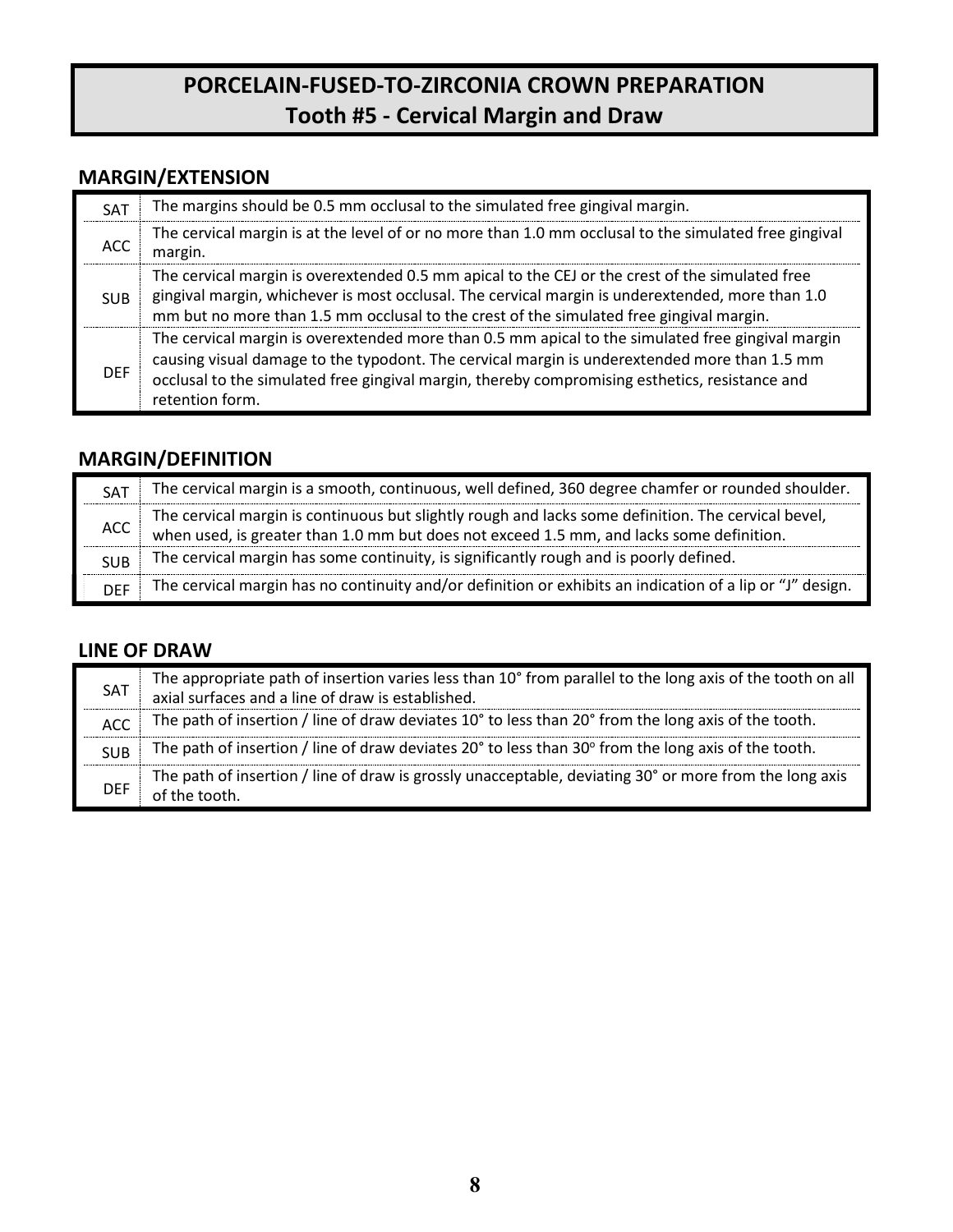## **PORCELAIN-FUSED-TO-ZIRCONIA CROWN PREPARATION Tooth #5 - Walls, Taper and Finish Line**

#### **AXIAL WALLS – SMOOTHNESS/UNDERCUT**

|            | There is an undercut.                                  |
|------------|--------------------------------------------------------|
|            | The axial walls are rough.                             |
| <b>ACC</b> | The walls are slightly rough and lack some definition. |
| SA.        | Walls are smooth and well-defined, no undercuts.       |

#### **TAPER**

| <b>SAT</b> | There is full visual taper ( $6^\circ$ - $16^\circ$ ).                                                              |
|------------|---------------------------------------------------------------------------------------------------------------------|
| ACC        | Taper is present, but nearly parallel (less than 6°) or slightly excessive (greater than 16°, but less than<br>24°) |
| <b>SUB</b> | There is no taper or excessive taper (greater than 24°).                                                            |
| <b>DFF</b> | The taper is grossly over-reduced (greater than 30°).                                                               |

#### **CERVICAL MARGIN WIDTH**

| SAT                           | The cervical margin is 0.5 mm but no greater than 1.0 mm wide.                                  |
|-------------------------------|-------------------------------------------------------------------------------------------------|
|                               | ACC The cervical margin is greater than 1.0 mm, but is no greater than 1.5 mm in width.         |
| <b>SUB</b>                    | The cervical margin is [] greater than 1.5 mm. not to exceed 2.0 mm in width.                   |
| DEF                           | The cervical margin is $[ ]$ less than 0.5 mm or beveled or $[ ]$ greater than 2.0 mm in width. |
| <b>FACIAL AXIAL REDUCTION</b> |                                                                                                 |

#### **FACIAL AXIAL REDUCTION**

| SAT        | The facial and palatal wall reduction follows the facial planes of contour and is optimally 1.5 mm when<br>measured at any point between the original height of contour and the facial-occlusal line angle. |
|------------|-------------------------------------------------------------------------------------------------------------------------------------------------------------------------------------------------------------|
| ACC        | The facial and palatal wall reduction follows the facial planes of contour and is no less than 1.0 mm<br>and no greater than 2 mm.                                                                          |
| <b>SUB</b> | The facial and palatal wall reduction no longer follows the facial/ planes of contour and is no less than<br>0.5 mm and no greater than 3.0 mm.                                                             |
| <b>DFF</b> | The facial and palatal wall axial reduction is less than .5mm or greater than 3 mm.                                                                                                                         |

#### **OCCLUSAL/AXIAL REDUCTION**

| SAT        | Reduction of the occlusal wall, which includes secondary planes, is optimally 1.5 mm.                                                                                                                                                                                                                                         |
|------------|-------------------------------------------------------------------------------------------------------------------------------------------------------------------------------------------------------------------------------------------------------------------------------------------------------------------------------|
| ACC        | Reduction of the occlusal wall, which includes secondary planes, is greater than 1.5 mm up to 2.0 mm.                                                                                                                                                                                                                         |
| <b>SUB</b> | Reduction of the occlusal wall, which includes secondary planes, is [ ] 1.0 mm to less than 1.5 mm or [ ]<br>greaterthan 2.0 mm up to 2.5 mm.                                                                                                                                                                                 |
| DEF.       | Reduction of the occlusal wall, which includes secondary planes, is grossly [ ] over-reduced, greater than<br>2.5 mm, encroaching on the pulp and impacting resistance and retention form; or grossly [ ] under-<br>reduced, less than 1.0mm, resulting in insufficient occlusal clearance for adequate restorative material. |

#### **INTERNAL LINE ANGLES**

| SAT                     | Internal line angles and cusp tips are rounded.                                                                               |
|-------------------------|-------------------------------------------------------------------------------------------------------------------------------|
| <b>ACC</b>              | Internal line angles and cusp tip areas not completely rounded and show a slight tendency of being<br>sharp.                  |
| <b>SUB</b>              | The internal line angles and cusp tip areas show only minimal evidence of rounding with a greater<br>tendency of being sharp. |
| <b>DEF</b>              | The internal line angles or cusp tip areas are excessively sharp with no evidence of rounding.                                |
| <b>OCCLUSAL ANATOMY</b> |                                                                                                                               |
| SAT                     | Internal line angles and cusp tips are rounded.                                                                               |
|                         |                                                                                                                               |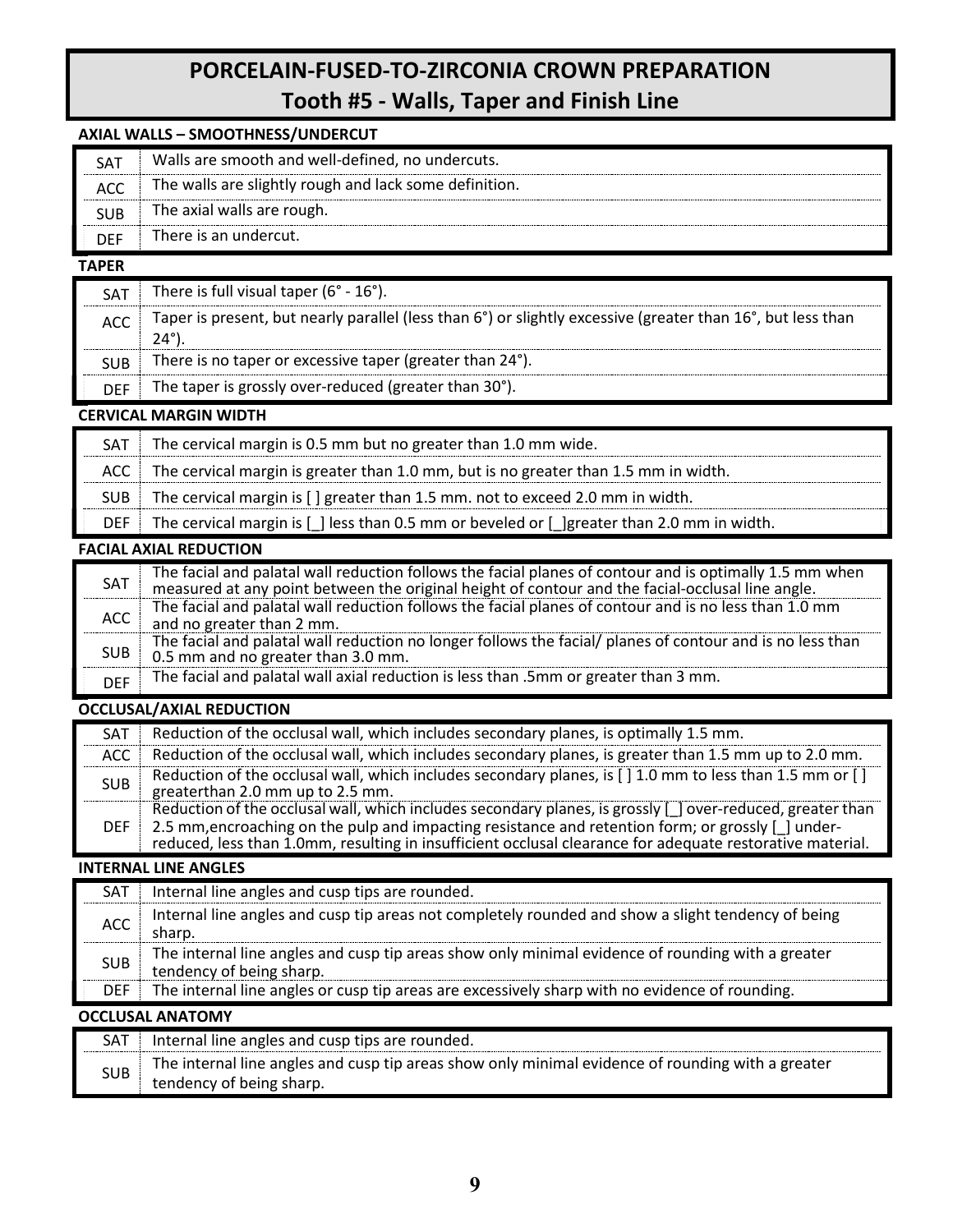## **MONOLITHIC ZIRCONIA CERAMIC CROWN PREPARATION Tooth #3 - Cervical Margin and Draw**

## **MARGIN/EXTENSION**

| <b>SAT</b> | The margins should be 0.5 mm occlusal to the simulated free gingival margin.                                                                                                                                                                                                                                            |
|------------|-------------------------------------------------------------------------------------------------------------------------------------------------------------------------------------------------------------------------------------------------------------------------------------------------------------------------|
| <b>ACC</b> | The cervical margin is at the level of or no more than 1.0 mm occlusal to the simulated free gingival<br>margin.                                                                                                                                                                                                        |
| SUB.       | The cervical margin is overextended 0.5 mm apical to the crest of the simulated free gingival margin.<br>The cervical margin is under-extended, more than 1.0 mm but no more than 1.5 mm occlusal to the<br>crest of the simulated free gingival margin.                                                                |
| <b>DFF</b> | The cervical margin is overextended more than 0.5 mm apical to the simulated free gingival margin<br>causing visual damage to the typodont. The cervical margin is under-extended more than 1.5 mm<br>occlusal to the simulated free gingival margin, thereby compromising esthetics, resistance and<br>retention form. |

## **MARGIN DEFINITION**

| SAT : | The cervical margin is a smooth, continuous, well defined, 360 degree chamfer or rounded shoulder.        |
|-------|-----------------------------------------------------------------------------------------------------------|
| ACC   | The cervical margin is continuous but slightly rough and lacks some definition.                           |
| SUB 1 | The cervical margin has some continuity, is significantly rough and is poorly defined.                    |
| DFF 1 | The cervical margin has no continuity and/or definition or exhibits an indication of a lip or "J" design. |

## **LINE OF DRAW**

| <b>SAT</b> | The appropriate path of insertion varies less than 10° from parallel to the long axis of the tooth on all<br>axial surfaces and a line of draw is established. |
|------------|----------------------------------------------------------------------------------------------------------------------------------------------------------------|
| ACC        | The path of insertion/line of draw deviates 10° to less than 20° from the long axis of the tooth.                                                              |
| SUB.       | The path of insertion/line of draw deviates 20° to less than 30° from the long axis of the tooth.                                                              |
| DEF .      | The path of insertion/line of draw deviates 30° or more from the long axis of the tooth.                                                                       |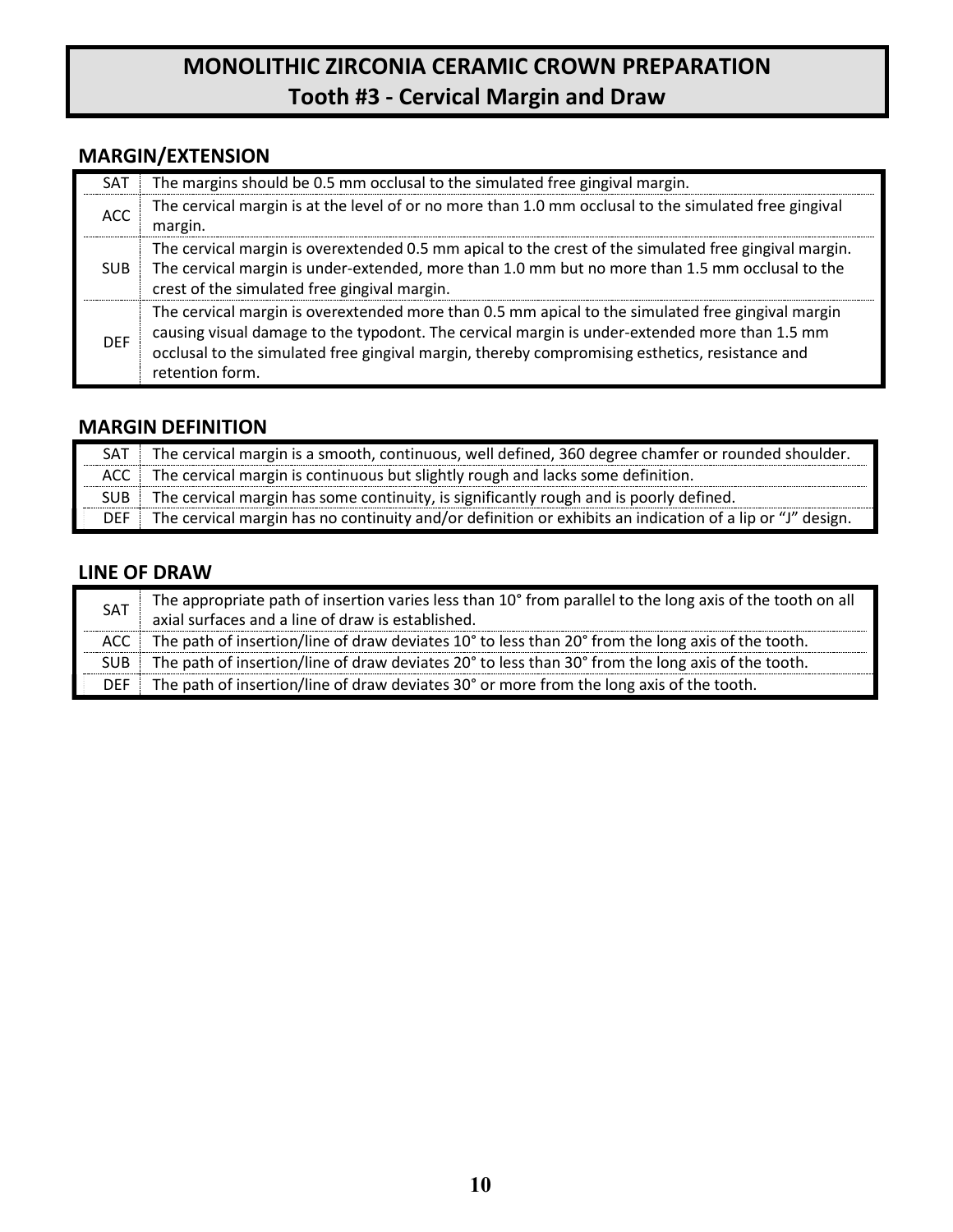## **MONOLITHIC ZIRCONIA CERAMIC CROWN PREPARATION Tooth #3 - Walls, Taper and Finish Line**

### **AXIAL WALL-SMOOTHNESS/UNDERCUT**

| SΑ™ | Walls are smooth and well-defined, no undercuts.       |
|-----|--------------------------------------------------------|
|     | The walls are slightly rough and lack some definition. |
| SUB | The axial walls are rough.                             |
| DFF | There is an undercut.                                  |

#### **TAPER**

| SAT        | There is full visual taper (6°-16°).                                                                                |
|------------|---------------------------------------------------------------------------------------------------------------------|
| <b>ACC</b> | Taper is present, but nearly parallel (less than 6°) or slightly excessive (greater than 16°, but less than<br>24°) |
| <b>SUB</b> | There is no taper or excessive taper (greater than 24°).                                                            |
| <b>DEF</b> | The taper is grossly over-reduced (greater than 30°).                                                               |

### **CERVICAL MARGIN WIDTH**

| SAT   | The cervical margin is 0.5 mm but no greater than 1.0 mm in width.                                   |  |
|-------|------------------------------------------------------------------------------------------------------|--|
|       | ACC $\parallel$ The cervical margin is greater than 1.0 mm, but is no greater than 1.5 mm in width.  |  |
| SUB i | The cervical margin is [] less than 0.5 mm or [] greater than 1.5 mm, not to exceed 2.0 mm in width. |  |
|       | DEF The cervical margin is $[ ]$ knife-edge/beveled or $[ ]$ greater than 2.0 mm in width.           |  |

## **OCCLUSAL/AXIAL REDUCTION**

| <b>SAT</b> | Reduction of the occlusal, buccal, and palatal walls, which includes secondary planes, is optimally 1.5<br>mm.                                                                                                                                                                                                                                                  |
|------------|-----------------------------------------------------------------------------------------------------------------------------------------------------------------------------------------------------------------------------------------------------------------------------------------------------------------------------------------------------------------|
| ACC        | Reduction of the occlusal, buccal, and palatal walls, which includes secondary planes, is greater than<br>1.5 mm up to2 mm.                                                                                                                                                                                                                                     |
| <b>SUB</b> | Reduction of the occlusal, buccal, and palatal walls, which includes secondary planes, is [ ] 1.0 mm to<br>less than 1.5mm or [ ] greater than 2.0mm up to 2.5 mm.                                                                                                                                                                                              |
| <b>DEF</b> | Reduction of the occlusal, buccal, and palatal walls, which includes secondary planes, is grossly [ ]<br>over- reduced, greater than 2.5 mm; or grossly [_]under-reduced, less than 1.0 mm, resulting in<br>insufficient occlusal clearance for adequate restorative material and/or [ ] any axial surface on the<br>preparation is in contact with the matrix. |

## **INTERNAL LINE ANGLES**

| <b>SAT</b> | Internal line angles and cusp tips are rounded.                                                                               |
|------------|-------------------------------------------------------------------------------------------------------------------------------|
| <b>ACC</b> | Internal line angles and cusp tip areas are not completely rounded and show a slight tendency of being<br>sharp.              |
| <b>SUB</b> | The internal line angles and cusp tip areas show only minimal evidence of rounding with a greater<br>tendency of being sharp. |
| <b>DEF</b> | The internal line angles or cusp tip areas are excessively sharp with no evidence of rounding.                                |

## **OCCLUSAL ANATOMY**

| $\overline{\phantom{a}}$<br>SAI | . occlusal anatomv<br>maintained.<br>ne<br>eeneral : |
|---------------------------------|------------------------------------------------------|
| $\cdot$ . $\sim$<br>SUB         | rom<br>ne<br>nv<br>.<br>ાldı.                        |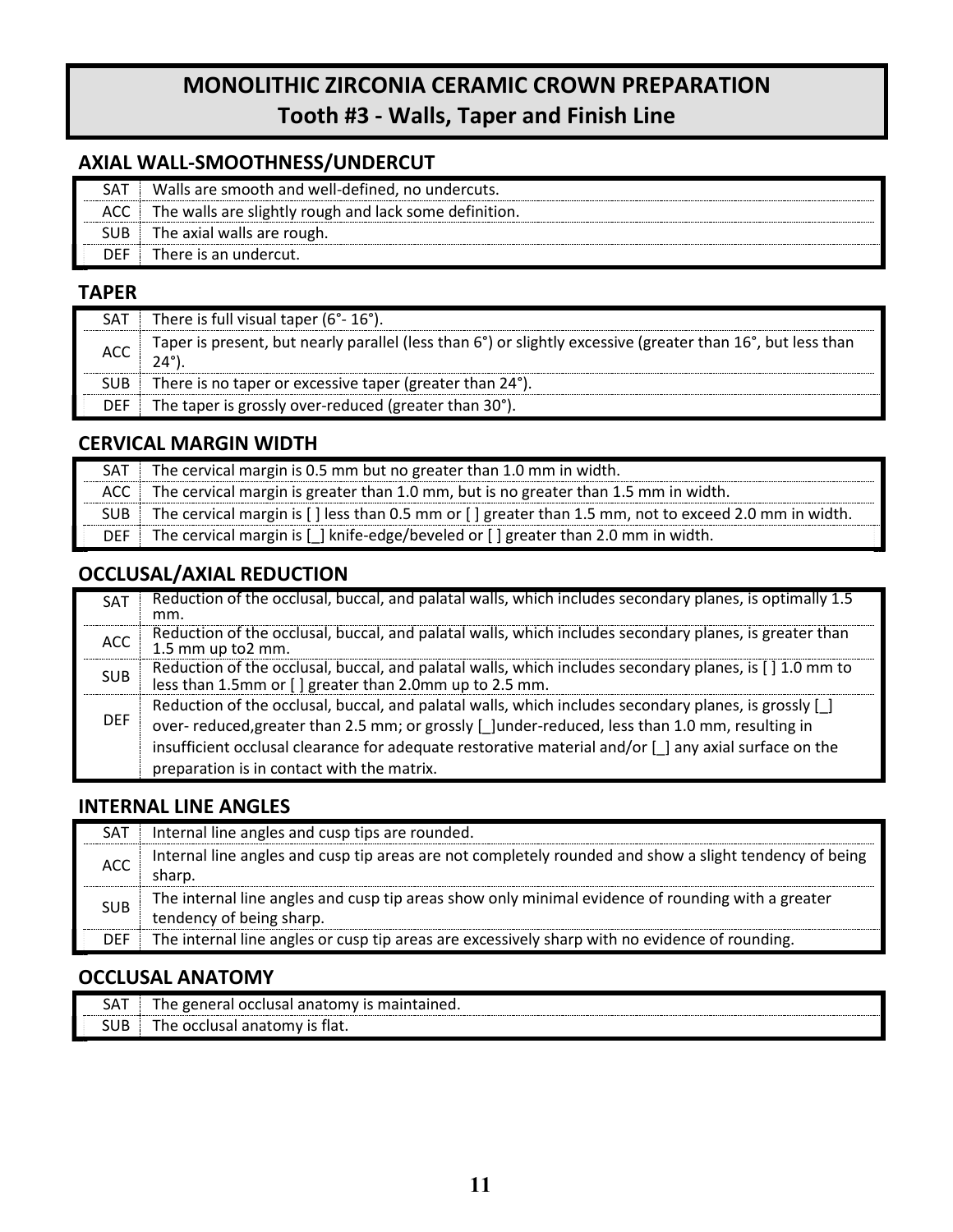## **BRIDGE FACTOR**

## **PATH OF INSERTION/LINE OF DRAW**

| <b>SAT</b> | A line of draw or path of insertion that would allow for the full seating of a fixed prosthesis in a direct vertical plane without rotation either mesio-distally or bucco-lingually.                                                             |
|------------|---------------------------------------------------------------------------------------------------------------------------------------------------------------------------------------------------------------------------------------------------|
| ACC        | A line of draw or path of insertion that, due to angulations of the surface of the preparations, would<br>require altering the path of insertion both mesio-distally and/or bucco-lingually from a direct vertical<br>axis to allow full seating. |
| <b>DEF</b> | No line of draw or path of insertion exists through any plane of rotation without the removal of<br>additional tooth structure of either/both of the preparations.                                                                                |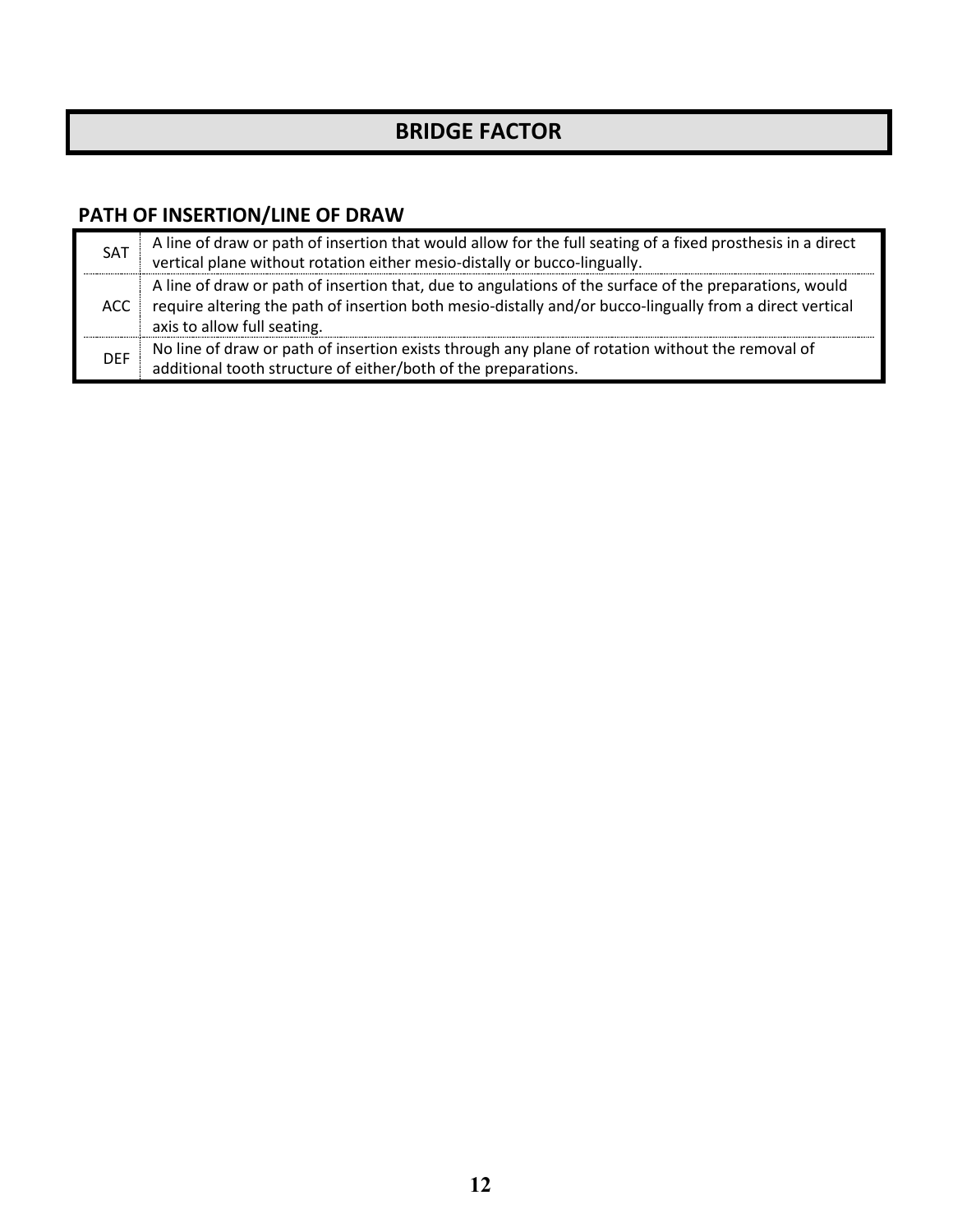## **ANTERIOR LITHIUM DISILICATE CERAMIC CROWN PREPARATION**

## **MARGIN/EXTENSION**

| SAT        | The cervical margin is placed 0.5 mm incisal to the simulated free gingival margin.                                                                                                                                                                                                                                    |
|------------|------------------------------------------------------------------------------------------------------------------------------------------------------------------------------------------------------------------------------------------------------------------------------------------------------------------------|
| ACC        | The cervical margin is at the level of or no more than 1.0 mm incisal to the simulated free gingival<br>margin.                                                                                                                                                                                                        |
| <b>SUB</b> | The cervical margin is overextended 0.5 mm apical to the crest of the simulated free gingival margin.<br>The cervical margin is under-extended, more than 1.0 mm but no more than 1.5 mm incisal to the<br>crest of the simulated free gingival margin.                                                                |
| <b>DFF</b> | The cervical margin is overextended more than 0.5 mm apical to the simulated free gingival margin<br>causing visual damage to the typodont. The cervical margin is under-extended more than 1.5 mm<br>incisal to the simulated free gingival margin, thereby compromising esthetics, resistance and<br>retention form. |

## **MARGIN/DEFINITION**

| <b>SAT</b> | The cervical margin is a smooth, continuous, 360 degree chamfer or rounded shoulder, well-defined<br>on all axial surfaces. The cervical margin exhibits no bevel. |
|------------|--------------------------------------------------------------------------------------------------------------------------------------------------------------------|
| ACC.       | The cervical margin is continuous but slightly rough and lacks some definition.                                                                                    |
| <b>SUB</b> | The cervical margin has some continuity, is significantly rough and is poorly defined.                                                                             |
| <b>DEF</b> | The cervical margin is beveled, or exhibits an indication of a lip or "J" design or exhibits an external<br>axial surface of 135º or greater (sloping shoulder).   |

### **LINE OF DRAW**

| SAT        | The appropriate path of insertion varies less than 10° from parallel to the long axis of the tooth on all<br>axial surfaces and a line of draw is established. |
|------------|----------------------------------------------------------------------------------------------------------------------------------------------------------------|
| ACC        | The path of insertion / line of draw deviates 10° to less than 20° from the long axis of the tooth.                                                            |
| <b>SUB</b> | The path of insertion / line of draw deviates 20° to less than 30° from the long axis of the tooth.                                                            |
| <b>DEF</b> | The path of insertion / line of draw is grossly unacceptable, deviating 30° or more from the long axis<br>of the tooth.                                        |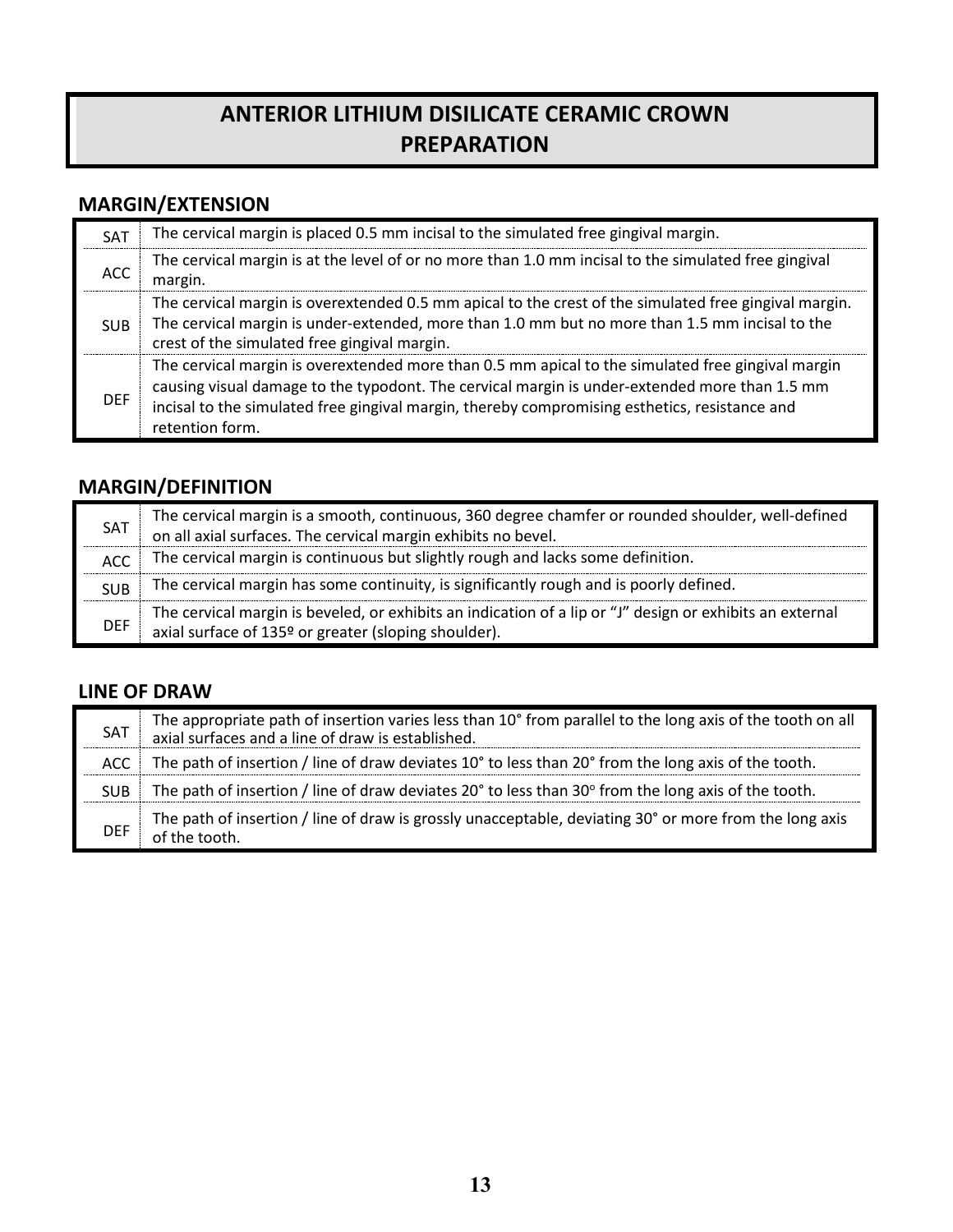## **ANTERIOR LITHIUM DISILICATE CERAMIC CROWN PREPARATION Tooth #9 - Walls, Taper and Finish Line**

### **AXIAL WALLS – SMOOTHNESS/UNDERCUT**

|     | Walls are smooth and well-defined, no undercuts.       |
|-----|--------------------------------------------------------|
| ACC | The walls are slightly rough and lack some definition. |
| SUB | The axial walls are rough.                             |
|     | There is an undercut.                                  |
|     |                                                        |

#### **TAPER**

| <b>SAT</b> | There is full visual taper $(6^{\circ} - 16^{\circ})$ .                                                           |
|------------|-------------------------------------------------------------------------------------------------------------------|
| ACC.       | Taper is present, but nearly parallel (less than 6°) or slightly excessive (greater than 16°, but less than 24°). |
| <b>SUB</b> | There is no taper or excessive taper (greater than 24°).                                                          |
| <b>DEF</b> | The taper is grossly over-reduced (greater than 30°).                                                             |
|            | <b>CERVICAL MARGIN WIDTH</b>                                                                                      |
| <b>SAT</b> | The cervical margin is optimally 1.0 mm in width.                                                                 |
|            | The cervical margin is greater than 1.0 mm, but not more than 1.5 mm in width.                                    |

| The cervical margin is $\lceil 10.5 \rceil$ mm to less than 1.0 mm or $\lceil 1 \rceil$<br>I greater than 1.5 mm, not to exceed 2.0 mm in |
|-------------------------------------------------------------------------------------------------------------------------------------------|
|                                                                                                                                           |

DEF The cervical margin is less than 0.5 mm or more than 2.0 mm in width.

#### **INCISAL REDUCTION**

| SAT        | The optimal incisal reduction is 2.0 mm.                               |
|------------|------------------------------------------------------------------------|
| ACC        | The incisal reduction is not less than 1.5 mm or not more than 2.5 mm. |
| <b>SUB</b> | The incisal reduction is less than 1.5 mm or or up to 3.0 mm.          |
| DEE        | The incisal reduction is less than 1.0 mm or more than 3.0 mm.         |

#### **LINGUAL FOSSA REDUCTION**

| SAT        | The lingual reduction is ideally 1.0 mm.                                                                                 |
|------------|--------------------------------------------------------------------------------------------------------------------------|
| ACC        | The lingual reduction is greater than 1.00 mm up to 1.5 mm.                                                              |
| <b>SUB</b> | The lingual reduction is [] 0.5 mm or greater but less than 1.00 mm or [] greater than 1.5 mm but less<br>than $2.0$ mm. |
| DEF        | The lingual reduction is less than .5mm or 2.0 mm or greater.                                                            |
|            |                                                                                                                          |

#### **LINGUAL WALL HEIGHT**

|     | The lingual wall height is optimally 1.5 mm or more. |
|-----|------------------------------------------------------|
| ACC | The lingual wall height is 1.0 to less than 1.5 mm.  |
|     | The lingual wall height is 0.5 to less than 1.0 mm.  |
| DFF | The lingual wall height is less than 0.5 mm.         |

#### **FACIAL AXIAL REDUCTION**

| SAT        | The facial reduction follows the facial planes of contour and is optimally 1.5 mm when measured at any point<br>between the original height of contour and the incisal edge. |
|------------|------------------------------------------------------------------------------------------------------------------------------------------------------------------------------|
| ACC.       | The facial reduction follows the facial planes of contour and is no less than 1.0 mm and no greater than 2 mm.                                                               |
| <b>SUB</b> | The facial reduction no longer follows the facial planes of contour and is no less than 0.5 mm and no greater<br>than $3.0$ mm.                                              |
| DEF.       | The facial axial reduction is less than 0.5mm or greater than 3 mm.                                                                                                          |

#### **EXTERNAL/INTERNAL LINE ANGLES**

| <b>SAT</b> | Internal line angles and external line angles are rounded and smooth.                        |
|------------|----------------------------------------------------------------------------------------------|
| ACC        | External and/or internal line angles are rounded, but irregular.                             |
| SUB.       | External and internal line angles are sharp.                                                 |
| DEF        | The external and/or internal line angles are excessively sharp with no evidence of rounding. |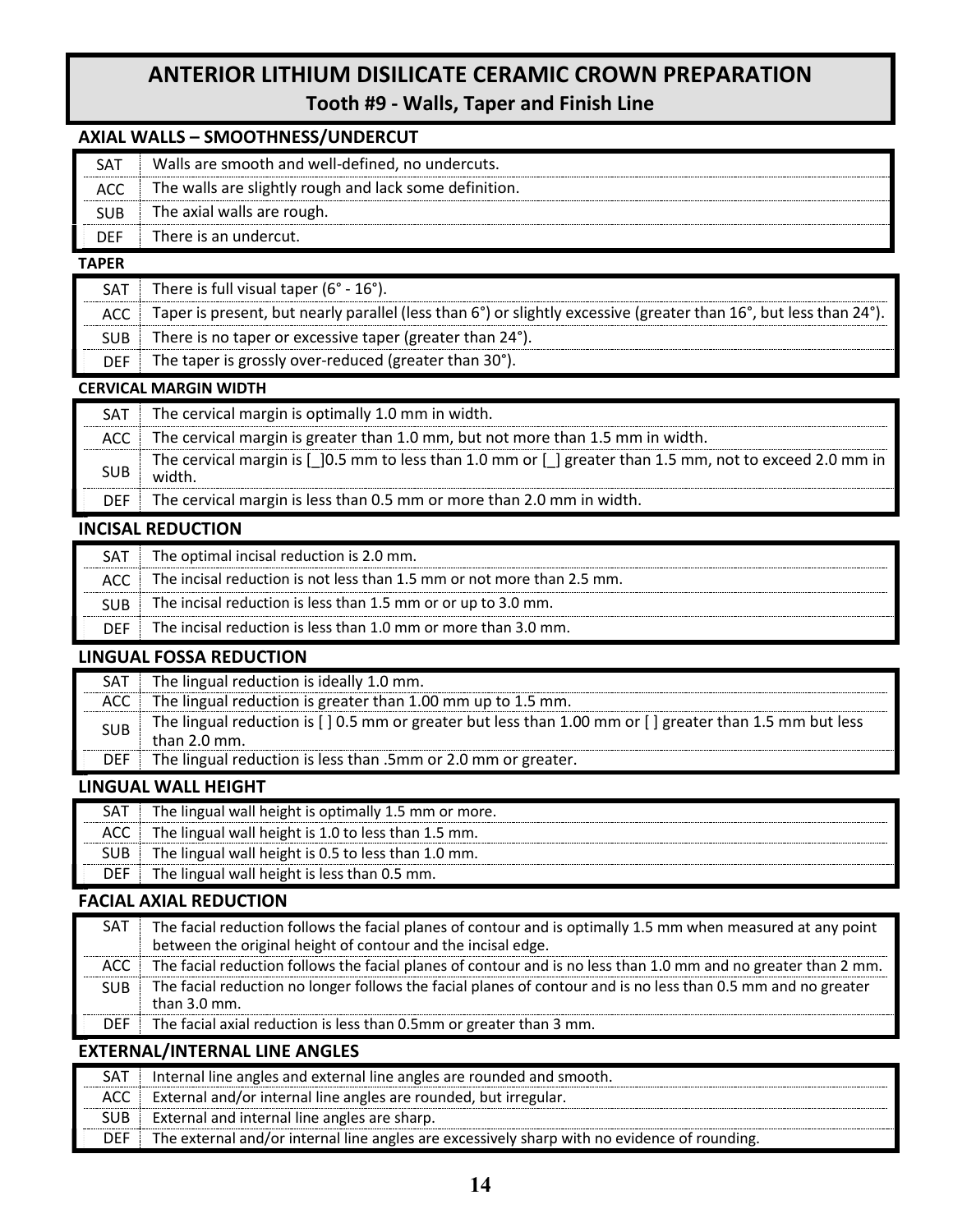## **FIXED PROSTHODONTIC SIMULATED PATIENT PROCEDURES Treatment Management**

## **Penalty Points ONLY**

## **CONDITION OF ADJACENT TEETH**

| <b>SAT</b> | The adjacent teeth and/or restorations are free from damage.                                                                        |
|------------|-------------------------------------------------------------------------------------------------------------------------------------|
| ACC        | Damage to adjacent tooth/teeth can be removed with polishing without adversely altering the shape<br>of the contour and/or contact. |
| <b>SUB</b> | Damage to adjacent tooth/teeth requires recontouring which changes the shape and/or position of the<br>contact.                     |
| <b>DFF</b> | There is gross damage to adjacent tooth/teeth which requires a restoration.                                                         |

## **CONDITION OF SOFT TISSUE**

| SAT        | The simulated gingiva and/or typodont is/are free from damage.                                                |
|------------|---------------------------------------------------------------------------------------------------------------|
| <b>ACC</b> | There is slight damage to simulated gingiva and/or typodont consistent with the procedure.                    |
| <b>SUB</b> | There is iatrogenic damage to the simulated gingiva and/or typodont inconsistent with the procedure.          |
| DEF        | There is gross iatrogenic damage to the simulated gingiva and/or typodont inconsistent with the<br>procedure. |

## **CRITICAL ERRORS**

1. Wrong Tooth/Surface Treated